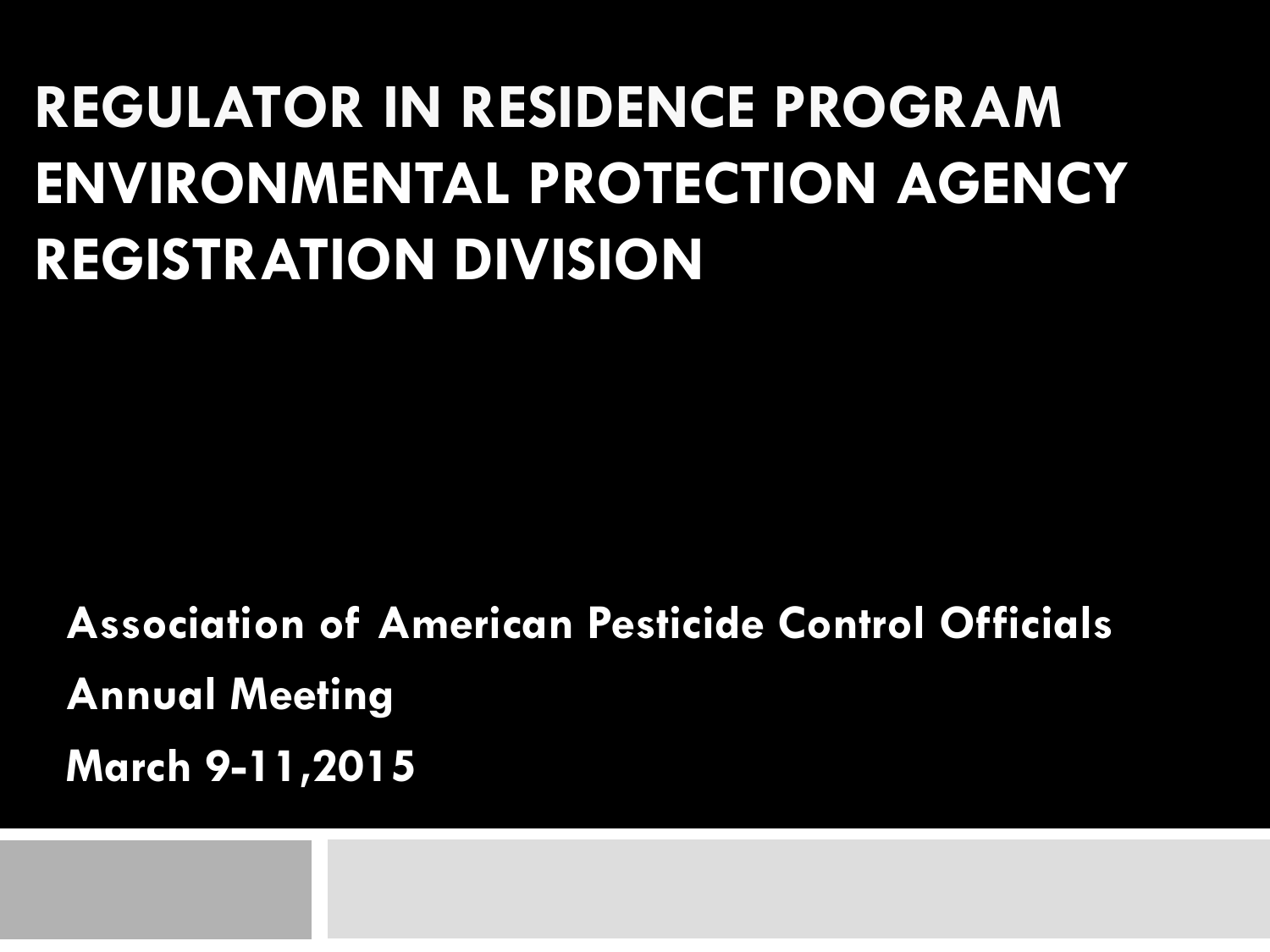#### *Regulator In Residence (RIR) Program*

#### **Unique Opportunity**

#### **Issues & Items of Interest**

#### **Retrospection**

#### **The Future of the Program**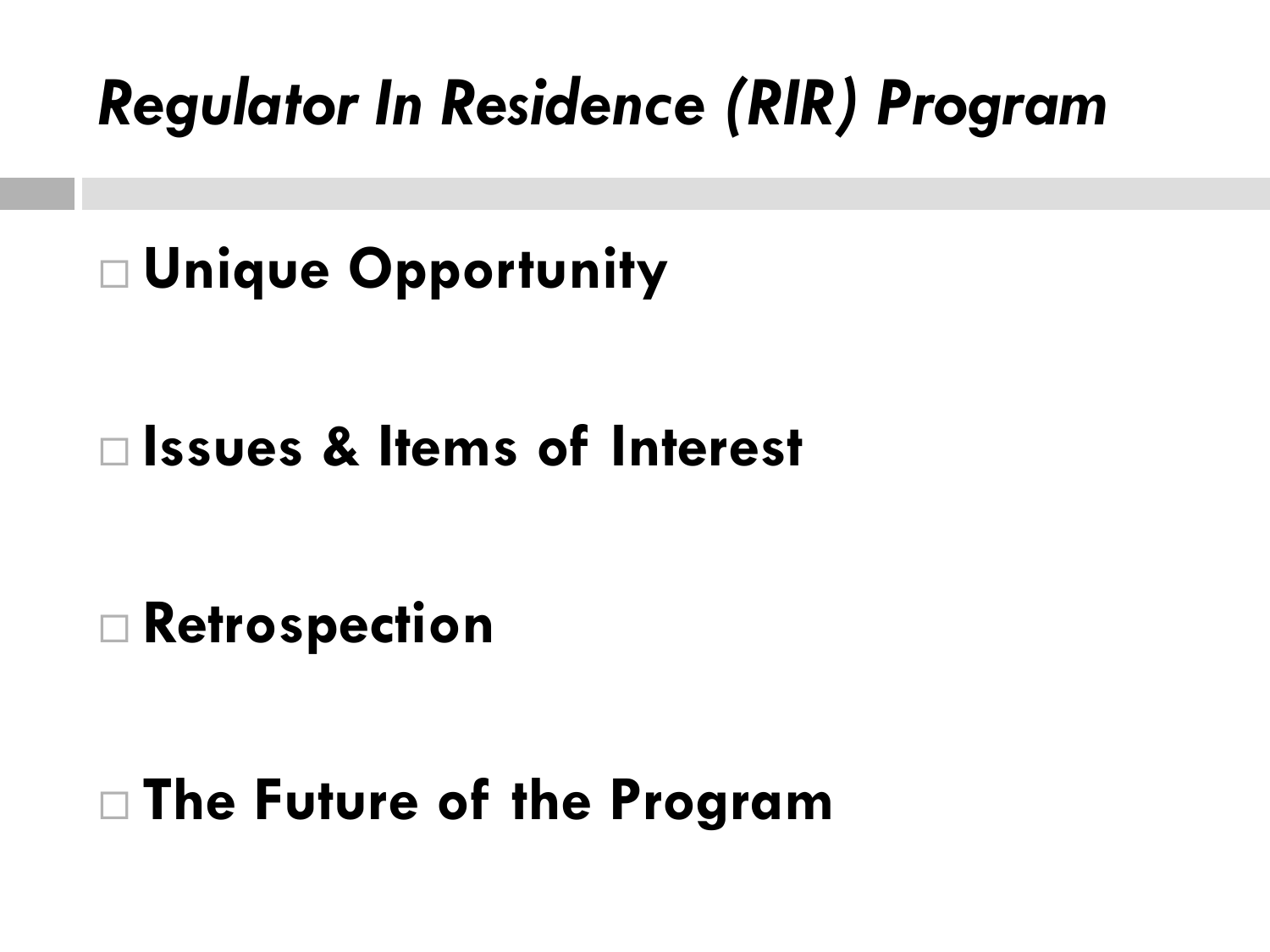#### *RIR…A Unique Opportunity*

- Direct benefits to the State Lead Agency (SLA), EPA, and the regulated industry
	- Provide States' perspective on pesticide-related matters, specifically label language, in guidance to EPA
	- Expand knowledge of the federal registration process, including other opportunities for input…better relay information regarding the registration process to interested parties
	- Establish contacts (SLA, EPA & Industry)
	- Further strengthens our relationship with EPA…as coregulators, a strong working relationship is essential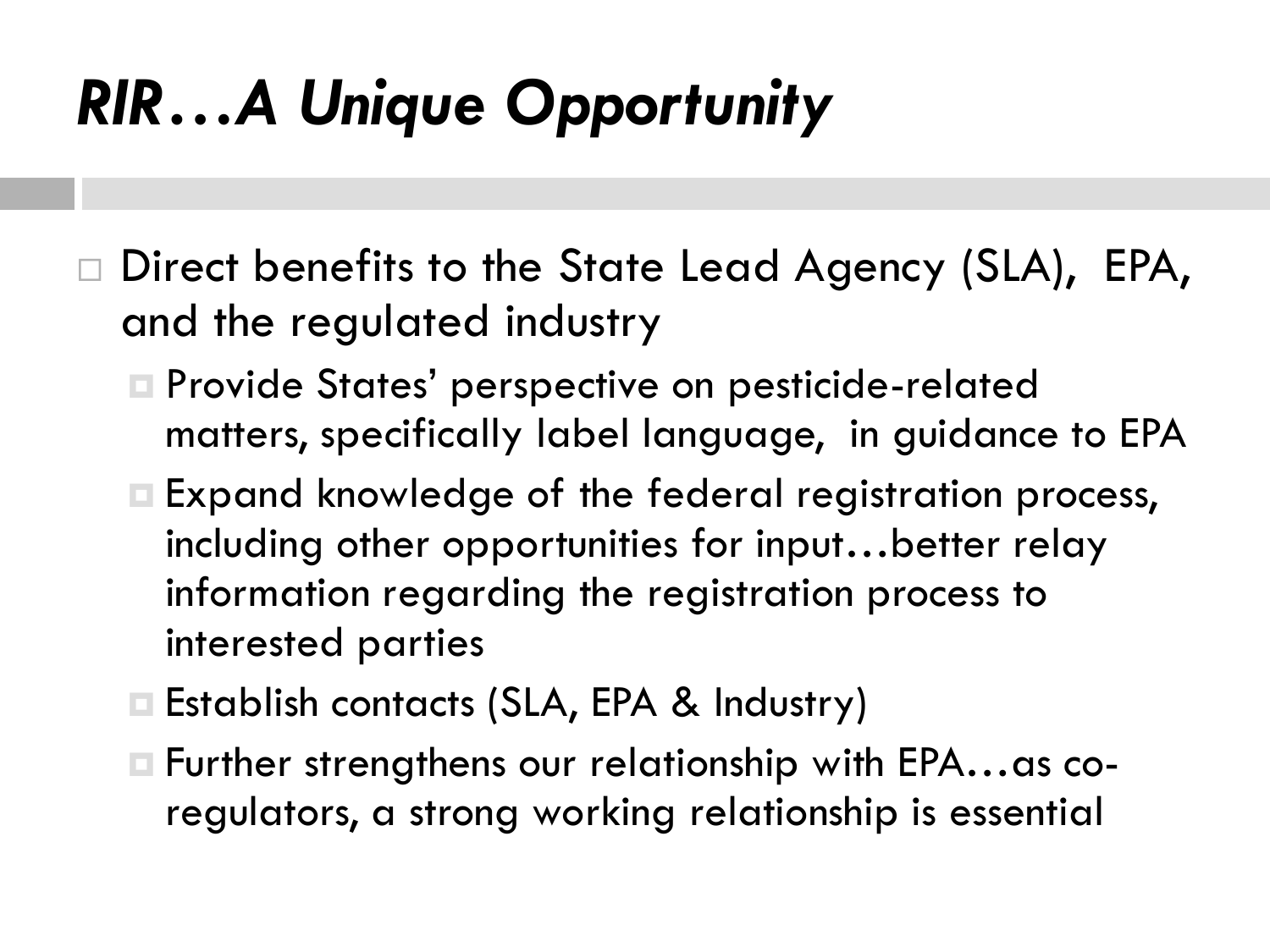# *RIR …What It Is Not*

- Does **not** circumvent or in any way replace the current mechanisms in place for dialogue and feedback from SLAs
	- AAPCO
		- SFIREG
			- **Norking Committees**
	- ASPCRO
	- PPDC
	- Other Associations, Working Groups, etc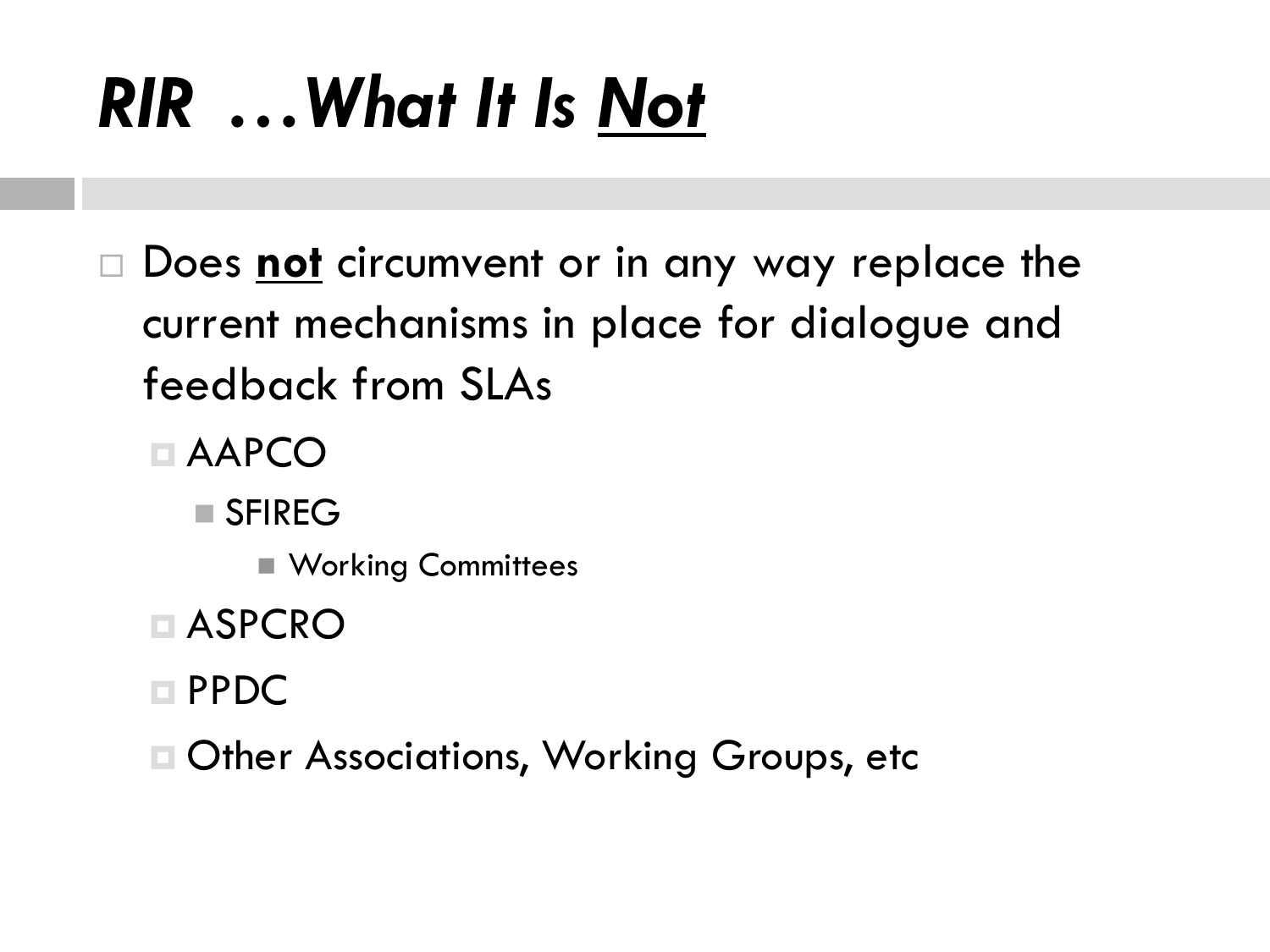#### *RIR…Issues & Items of Interest*

#### National Focus, *e.g..*

- Pollinator Protection Label Amendments
- Web Distributed Labeling
- Structured Labeling ; *"Smart Labels"*
- Spray Drift…new 2,4-D and Dicamba uses
- Bilingual Labeling
- State Specific Issues and Items
	- $\Box$  FL Soil fumigants; Pilot 24(c) Project; Non-Native Species Eradication Program
	- $\Box$  IN Antimicrobial misbranding; distributor registration
	- VA Bilingual Labeling Pilot Project; spray drift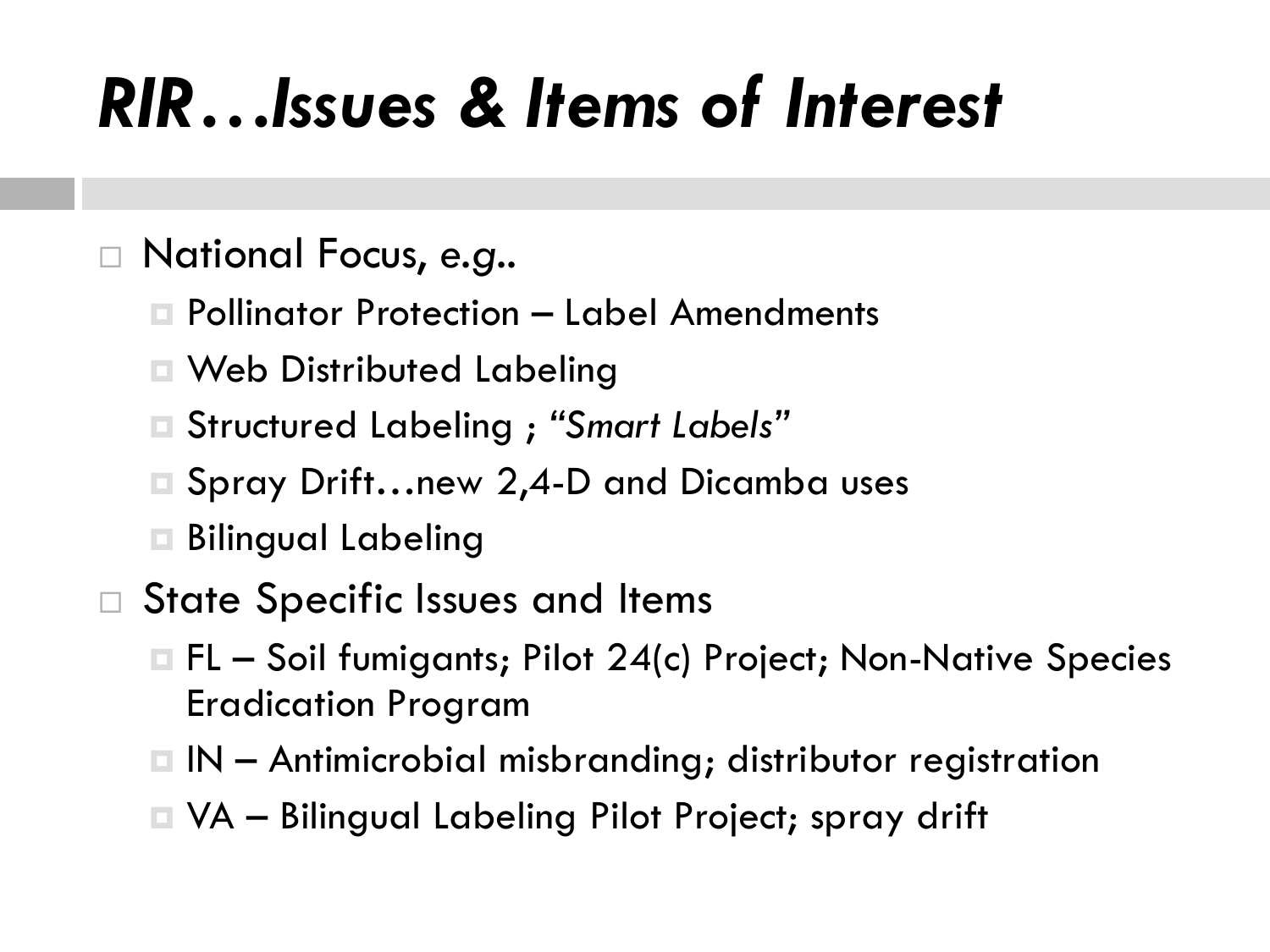# *RIR…Observations*

- Perceptions  $\blacksquare$  Reality
- EPA Office of Pesticide Programs (OPP) is fully supportive of Program
- □ EPA Staff are competent and hardworking
	- Actively seek input into decisions and actions
	- □ Decisions and actions often made under intense pressure and small windows of time
- EPA Staff take actions based on:
	- Best science available
	- Legal requirements
	- Political environment
- OPP and Office of Enforcement & Compliance Assurance at times lack cohesion
- □ Headquarters & Regions at times experience a disconnection
	- **Priorities**
	- Dissemination of information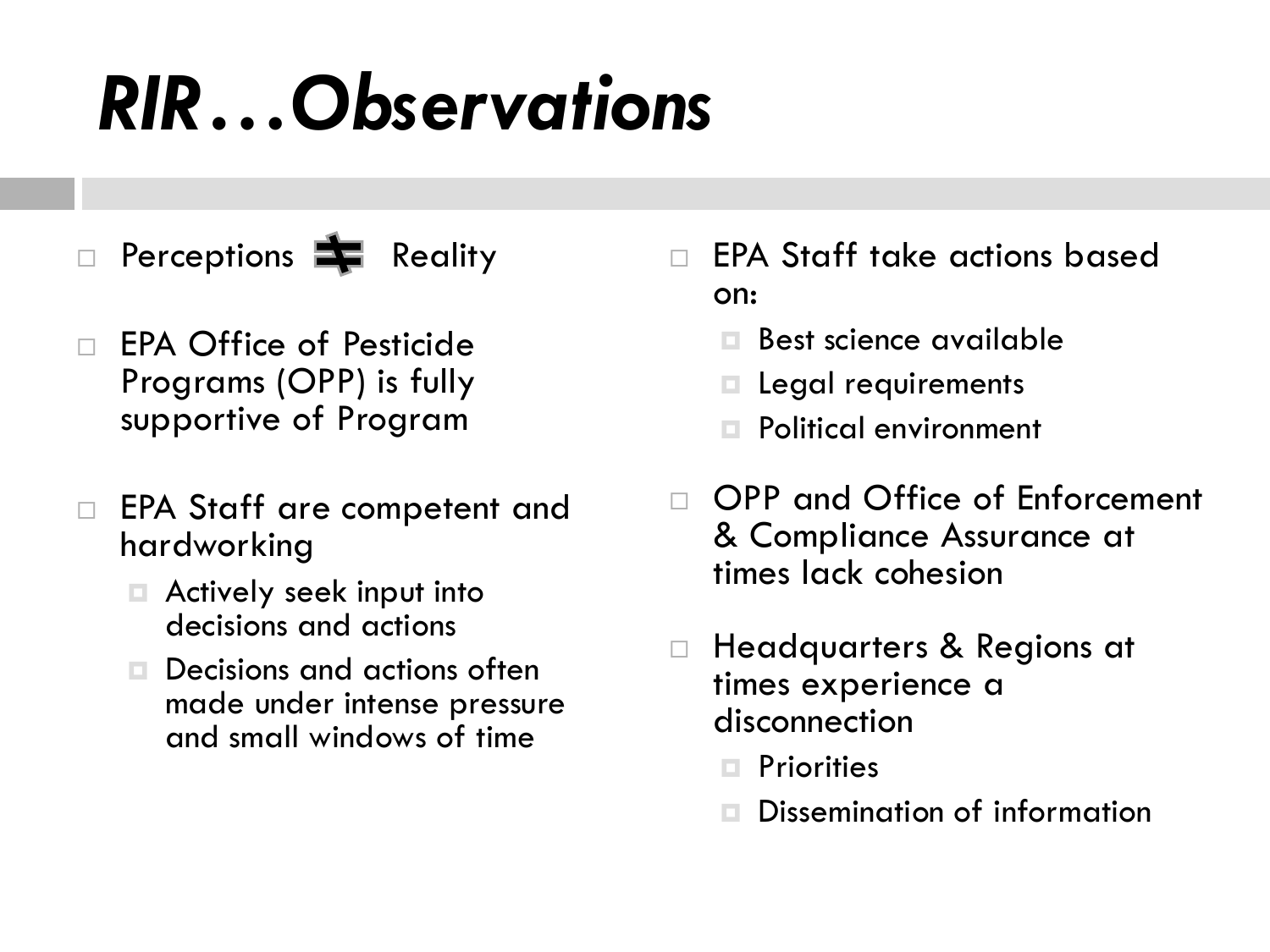**Myriad of opportunities for both SLAs and EPA…**



- □ Form and strengthen relationships
- Enhance SLAs' knowledge of EPA's Office of Pesticide Programs
	- Divisions and roles
	- Interactions between Divisions
	- Registration process
		- Risk assessment
		- Risk mitigation

*"Everything begins & ends with the label"*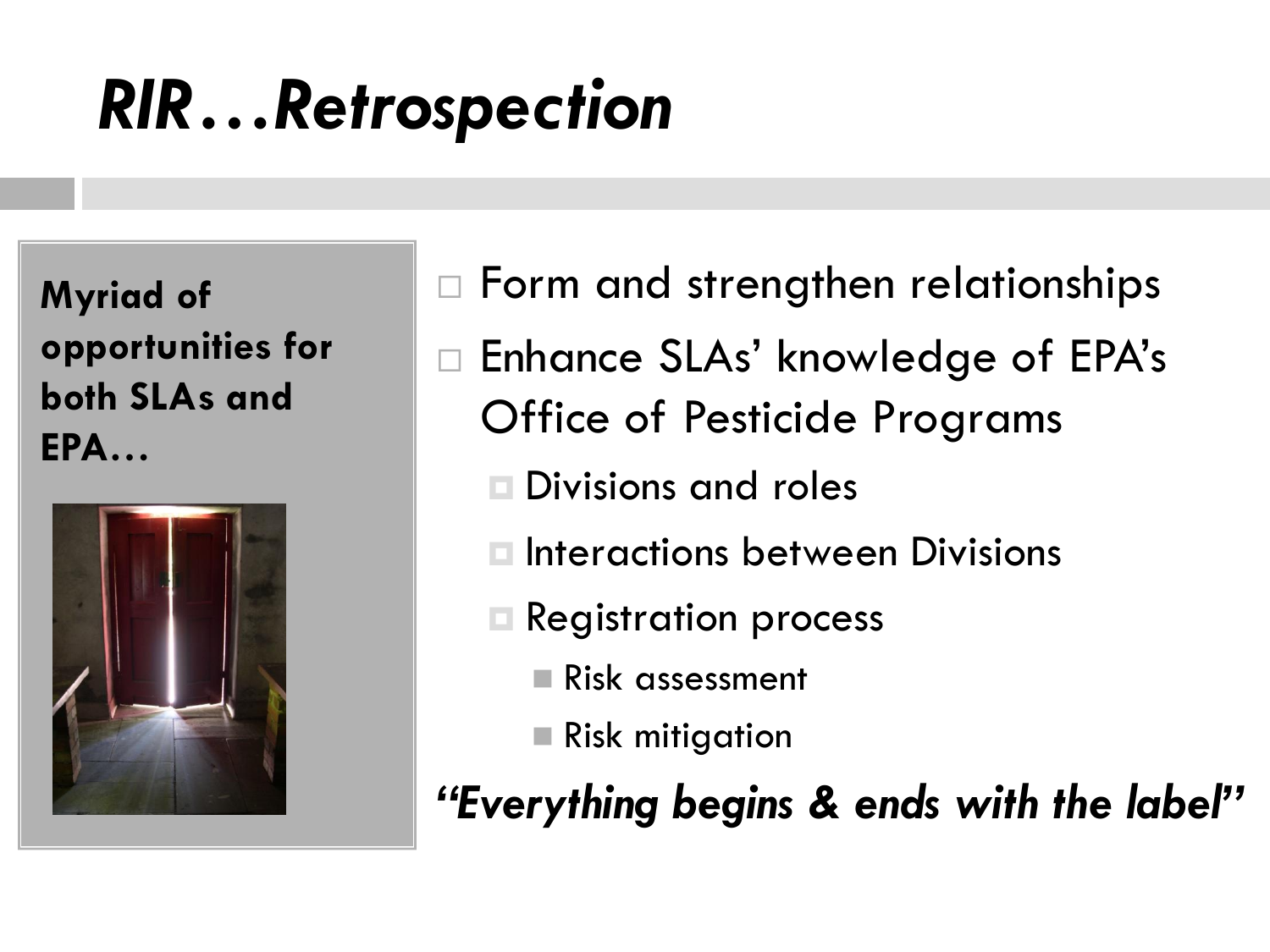

 Enhance EPA's knowledge of State Lead Agencies for pesticide regulation

- Programs
- Enforcement…*what really happens in the field*

 Provide occasions for open dialogue

Can agree to disagree!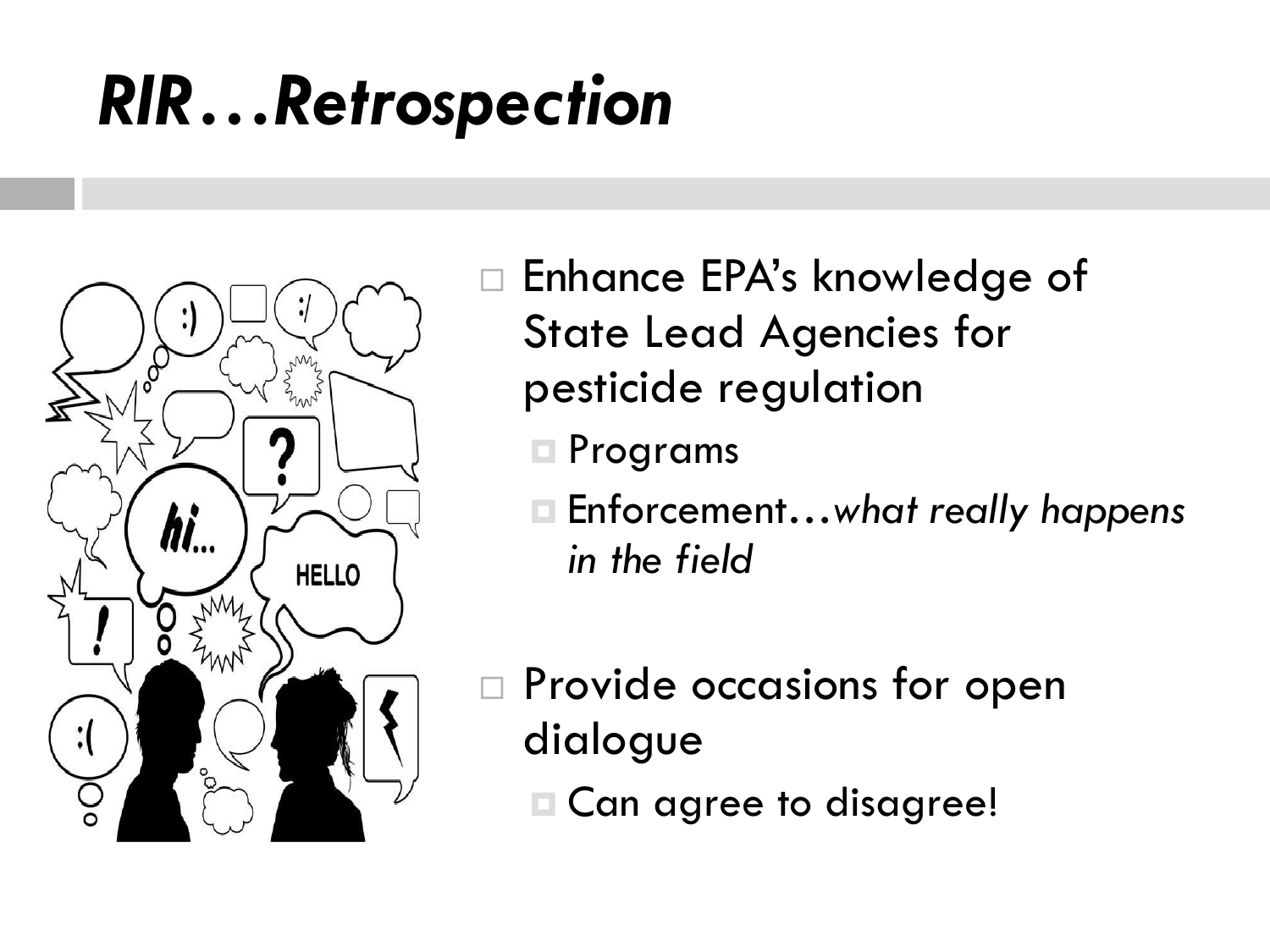**KEEP CALM AND RESPECT ME** 

- □ Fosters mutual respect
	- Federal and state roles and responsibilities
	- Unique challenges EPA & SLAs face
	- Acknowledge differences
	- Keep communication lines open
- Re-enforces shared goals
	- Protect Human Health
	- Protect Environment
	- Ensure Availability of Pesticides
		- Fast track "safer" Pesticides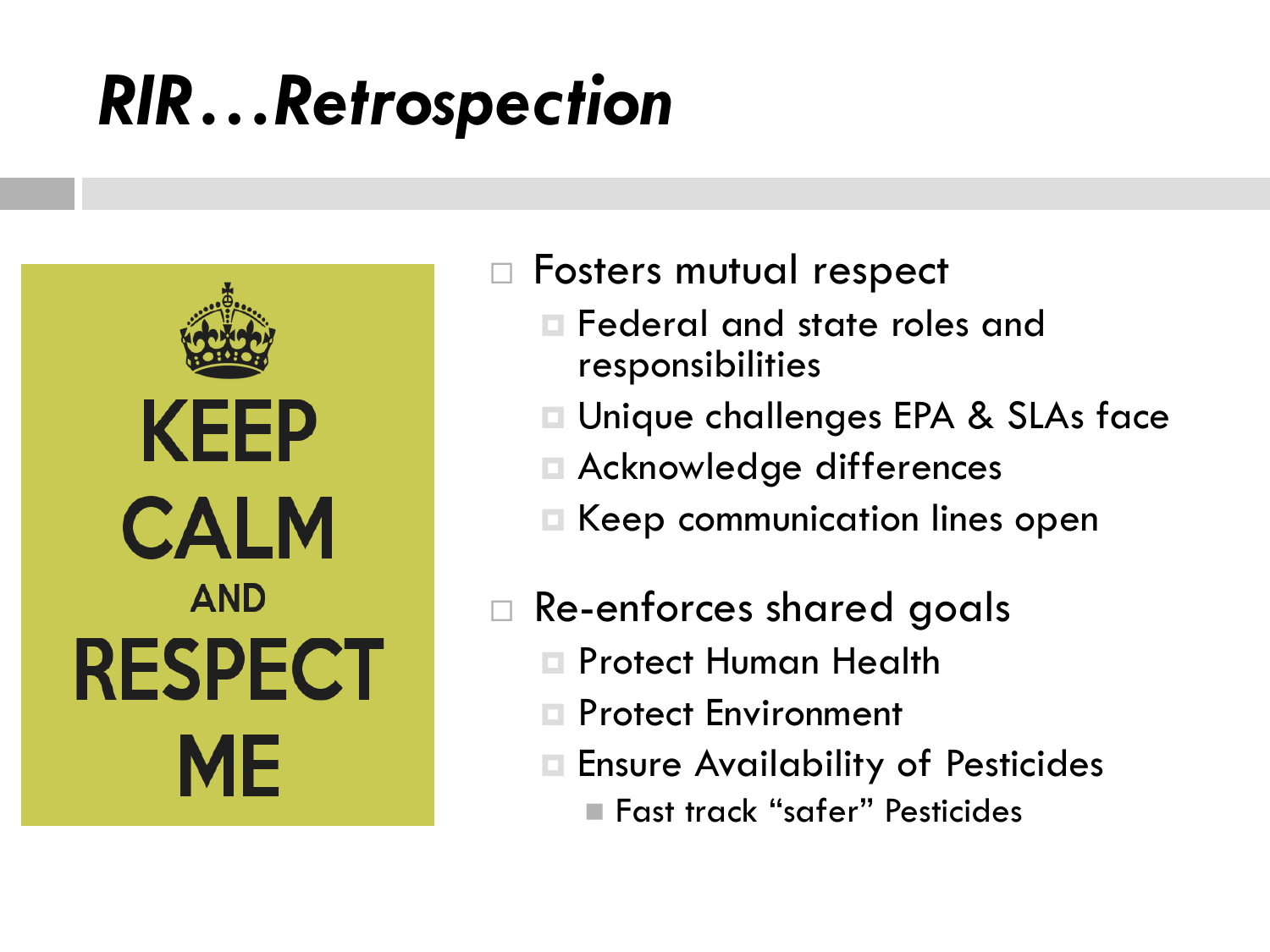

- Fostered current and future collaboration between EPA & SLAs
- □ Enhanced relationships between SLAs
	- □ IN, FL & VA participated in 2 joint visits
- Joint visits provided multiple perspectives to EPA
- Leverage resources !!!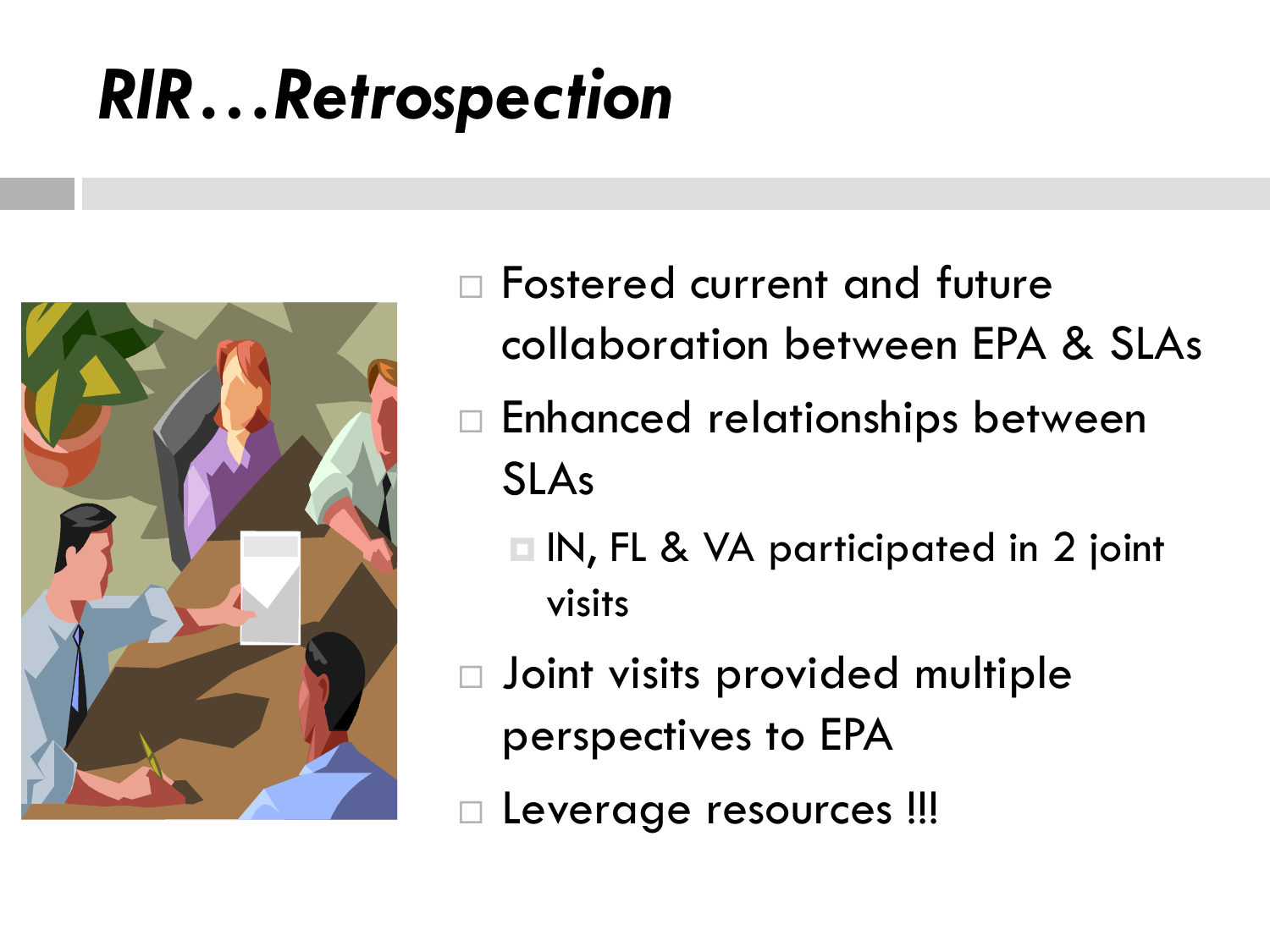

#### Select Successes

- Bilingual Labeling Pilot Project provided staff to assist & mechanism for preliminary user feedback
- Learned distributor registration process pitfalls & go to guys
- Made AD aware of label compliance issues
- □ Reinforced OPP/OECA/Region/SLA coordination needs on "Smart Label" & "Label Matching" efforts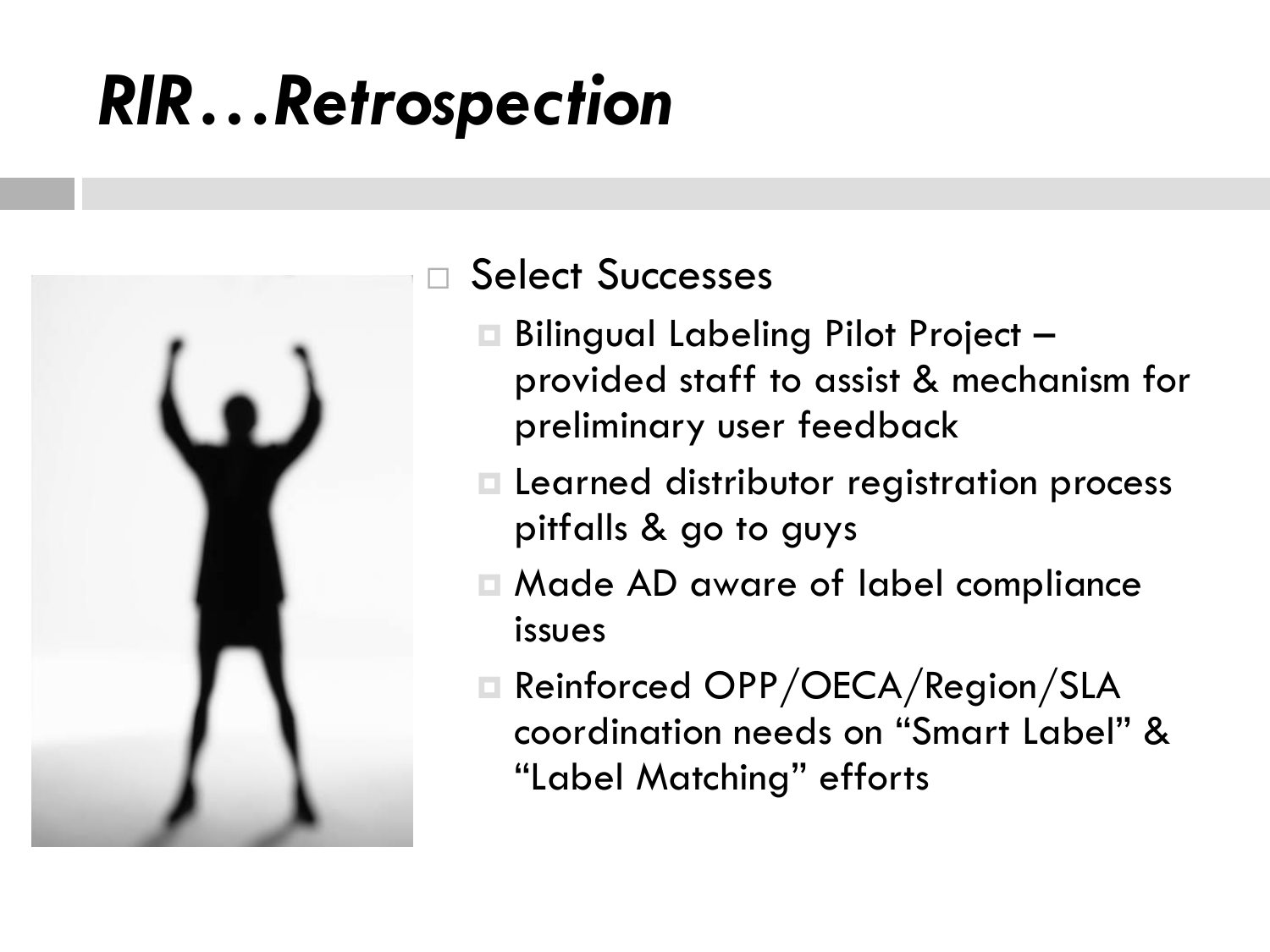# *RIR…The Future*

- Fully support continuation of program
	- Still some unfinished "issues and items of interest"
		- **Pollinator Protection**
		- Spray Drift
		- "Smart Label" & "Label Matching"
		- $\blacksquare$  24/7 label improvement activities
- Expand to other Divisions within OPP
- □ Expand to OECA
	- Program did provide opportunity to meet with **OECA**
	- **□ Bridge the gap between** the two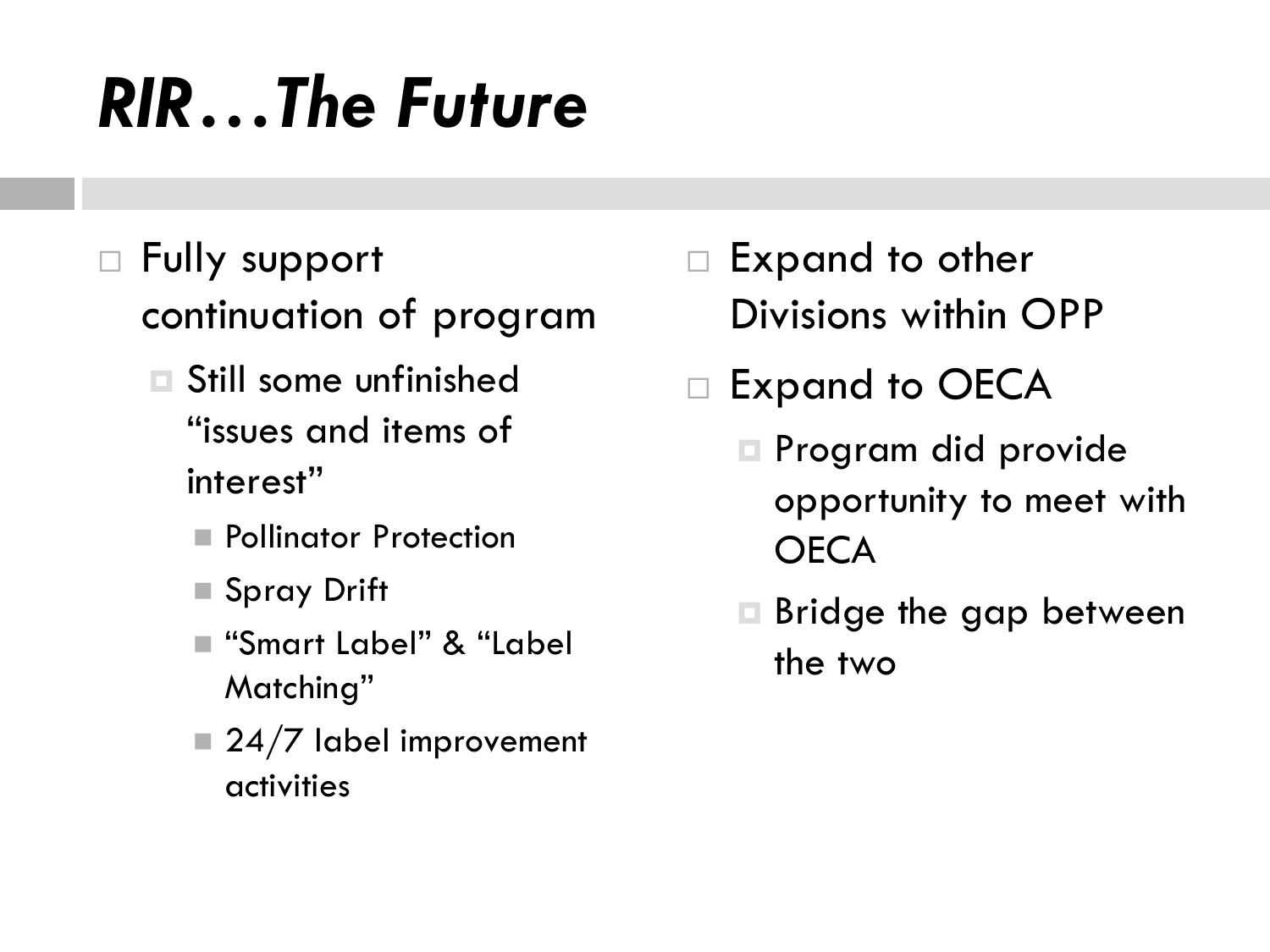# *RIR…The Future*

- Need for "Handler"
	- □ Primary POC
	- Schedule meetings
	- Building Access
	- Badging process
- Maintaining flexibility for participants is key…we all have a "real" job



**Challenges** 

- Varying levels of participant knowledge
- **□ Six weeks is a long time** to be out of the office
- Cost to participate is incurred by the SLA
- Interest
- Coordination between EPA divisions & office placement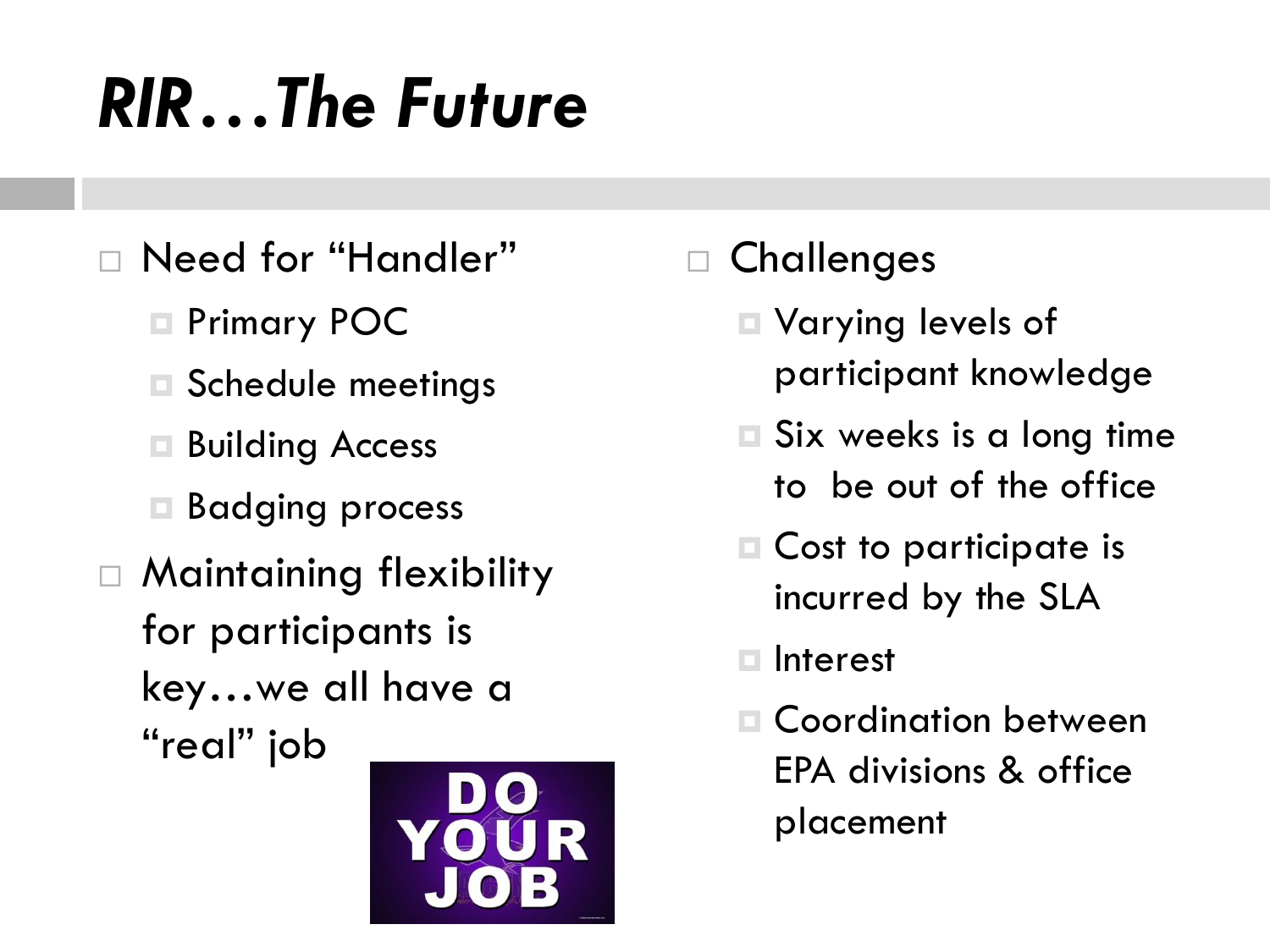# *Regulator In Residence Program… …The Future*

#### **Rising to the Challenges**

- □ Orientation to OPP Divisions & Program
- Additional flexibility
	- $\square$  Less than six weeks
	- Partial weeks (e.g., in combination with AAPCO meeting)
	- Issue focused visit
	- Week-in-Residence
- Advertise!
	- **□ Benefits**
	- **□ Selection**
- Seek participants to provide cross section of programs
- Utilize past participants as resources for new participants